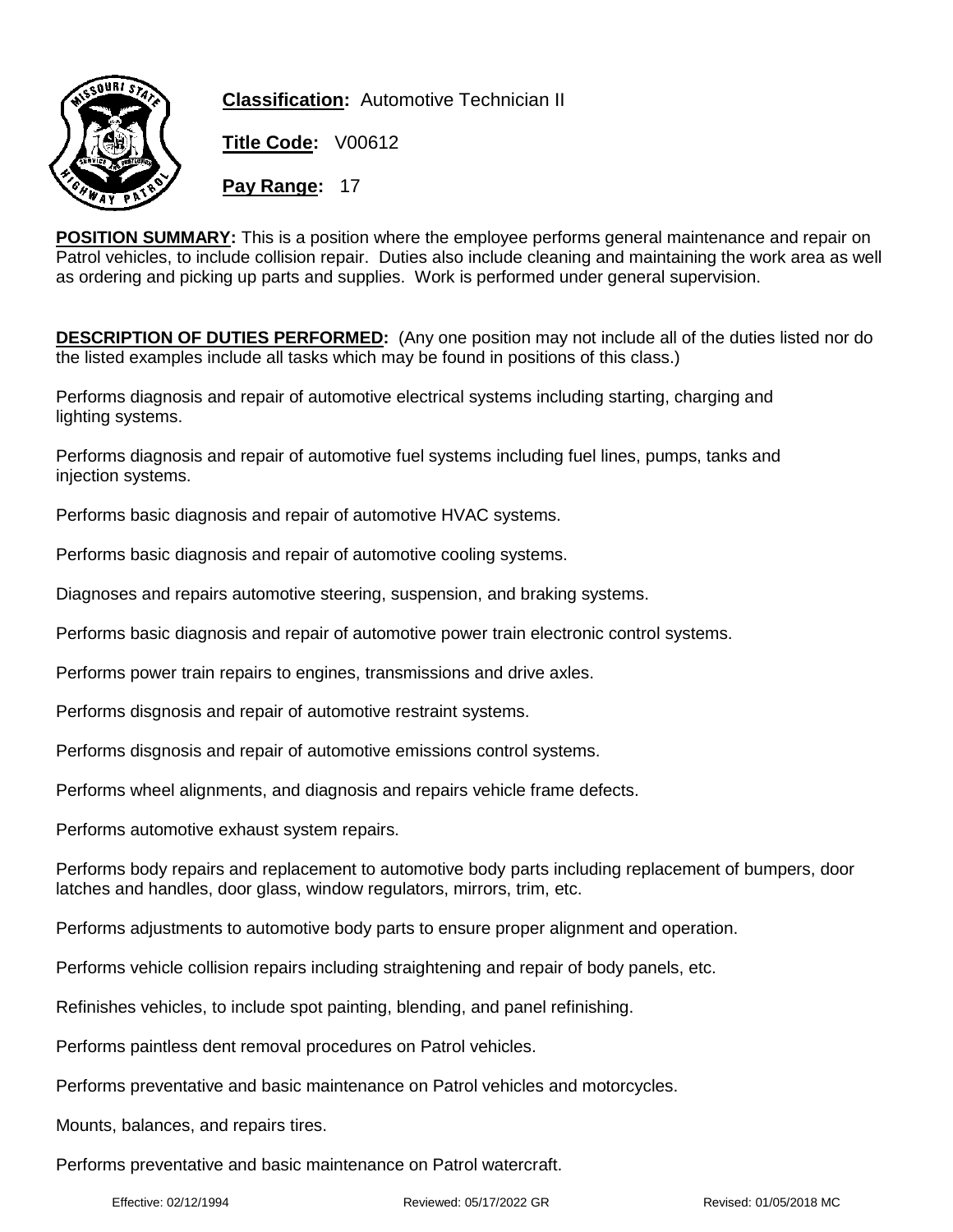Performs Missouri Motor Vehicle Inspections.

Maintains and installs emergency lighting and sirens.

Fabricates brackets and other small parts necessary for the installation of emergency lighting and sirens.

Cleans and details Patrol vehicels, watercraft, and equipment.

Transports Patrol vehicles to and from dealerships; drives serviced vehicles to ensure they are operating properly.

Picks up, delivers and unloads parts or supplies.

Prepares appropriate paperwork documenting any maintenance or repairs.

Performs other related work as assigned.

**REQUIRED KNOWLEDGE, SKILLS, AND ABILITIES:** Considerable knowledge of the standard practices, methods, tools and equipment of the automotive mechanic trade.

Considerable knowledge of automotive systems including but not limited to steering, suspension, brakes, engines, transmissions, drive axles, fuel, cooling, electrical, and engine and body control systems.

Considerable knowledge of the occupational hazards and standard safety precautions of the automotive technician trade.

Knowledge of watercraft repair procedures.

Considerable knowledge of automotive collision repair procedures.

Considerable knowledge of automotive refinish products.

Considerable knowledge of proper and safe application technique of automotive refinish products.

Skill in automotive collision repair.

Skill in the use of tools and in operating equipment, including computer diagnostic equipment, utilized in the automotive technician trade.

Skill in the diagnosis and repair of minor defects in motor equipment.

Skill in performing minor welding tasks using oxyacetylene and electric arc welding equipment.

Ability to document repairs to and parts used on Patrol vehicles and watercraft.

Ability to work under varying climatic conditions.

Ability to work independently with general supervision.

Ability to lift at least 50 pounds to move parts, tools, and supplies associated with a garage facility.

Ability to operate a rollback car carrier to transport disabled vehicles.